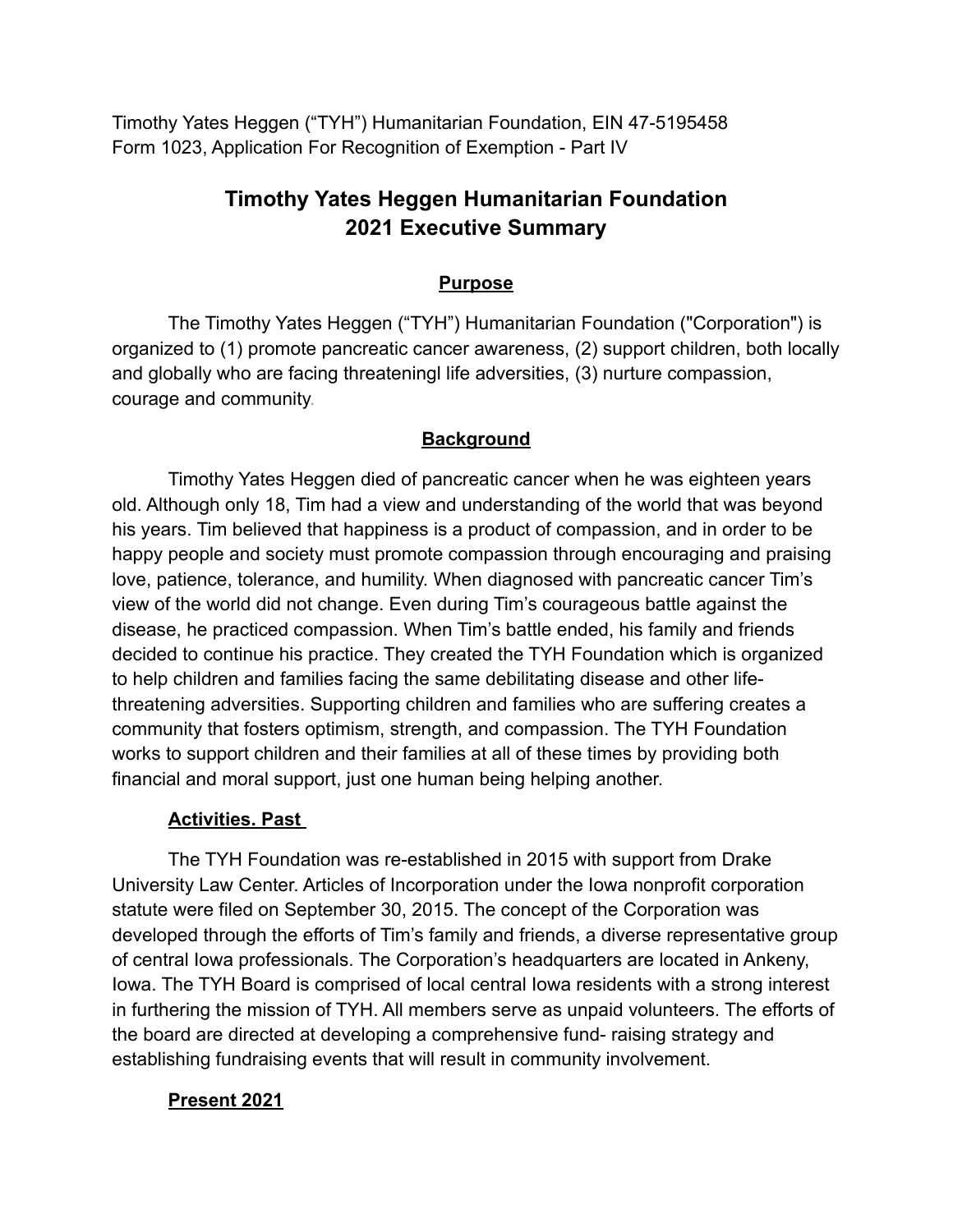#### **Local Impact**

**Take Yours Home Buddy Pack Program with Oak Park Elementary, DMPS.** The TYH Foundation began a new partnership in 2020 with Oak Park Elementary in Des Moines Iowa to provide food for students and families in need. 100% of students at Oak Park are eligible to receive free lunches. The buddy pack program is designed to help students who battle hunger and adversity when not at school. TYH is currently filling back packs of food on the weekends for 20 students but hope to expand the program to reach more students in the 2021-22 school year. \$50/ month helps provide weekend food for an Oak Park student. During the 2020-2021 school year, TYH will donate an additional \$5000 to feed these 20 students on the weekends.

## **National Impact**

**Pancreatic Cancer Research.** TYH has raised over \$20,000 for Johns Hopkins' Sol Goldman Pancreatic Research Center, whose efforts focus on early detection and DNA related issues. During 2020, TYH donated \$500 to Johns Hopkins and continues to advocate for pancreatic cancer early detection and research.

## **GLOBAL IMPACT**

#### "No More Thirsty" Save the Rain, Rotary International, Ankeny Rotary Partnership

The TYH Foundation's continues its commitment to helping Tanzanian children and families access clean water and food. In 2021, Ankeny Rotary selected TYH as its International Cause for its Casino Night Fundraiser. Ankeny Rotary presented TYH President Jenna Lanning with a check for  $\frac{1}{2}$  5326 for the "No More Thirsty" grant... The money raised is going 5 Tanzanian villages recommended by the Tanzanian Dept of Education (Sinai, Kandashe, Kikatiti, Surumala, and Nkamangasha and will help 23,000 people. Rotary grant total is \$243,000. TYH's donation is being multiplied by a Rotary International match and will provide the following: Each Primary School will receive 50,000 liters of rainwater catchment and storage capacity for drinking and cooking. Each village will receive 30 residential rainwater catchment and storage systems of 3500 liters.

## **Sukup Safe T Homes and Go Serv Partnership**

TYH has begun a new partnership this year with Go Serv and Sukup-Safe T home..They have developed a way to provide homes and storm shelters against earthquakes and hurricanes by using the same galvanized metal used in grain silos to build homes that can be shipped affordably, built with basic hand tools, and shelter and protect up to 60 people during any future storms. At the  $6<sup>th</sup>$  TYH Golf Classic in 2020, TYH raised \$7500 to pay for building materials, shipping and erecting one Sukup Safe T home in Haiti during 2021.

## **Future**

The TYH foundation will continue to be operated exclusively for charitable and educational purposes. Its primary activities will consist of an annual fund-raising golf